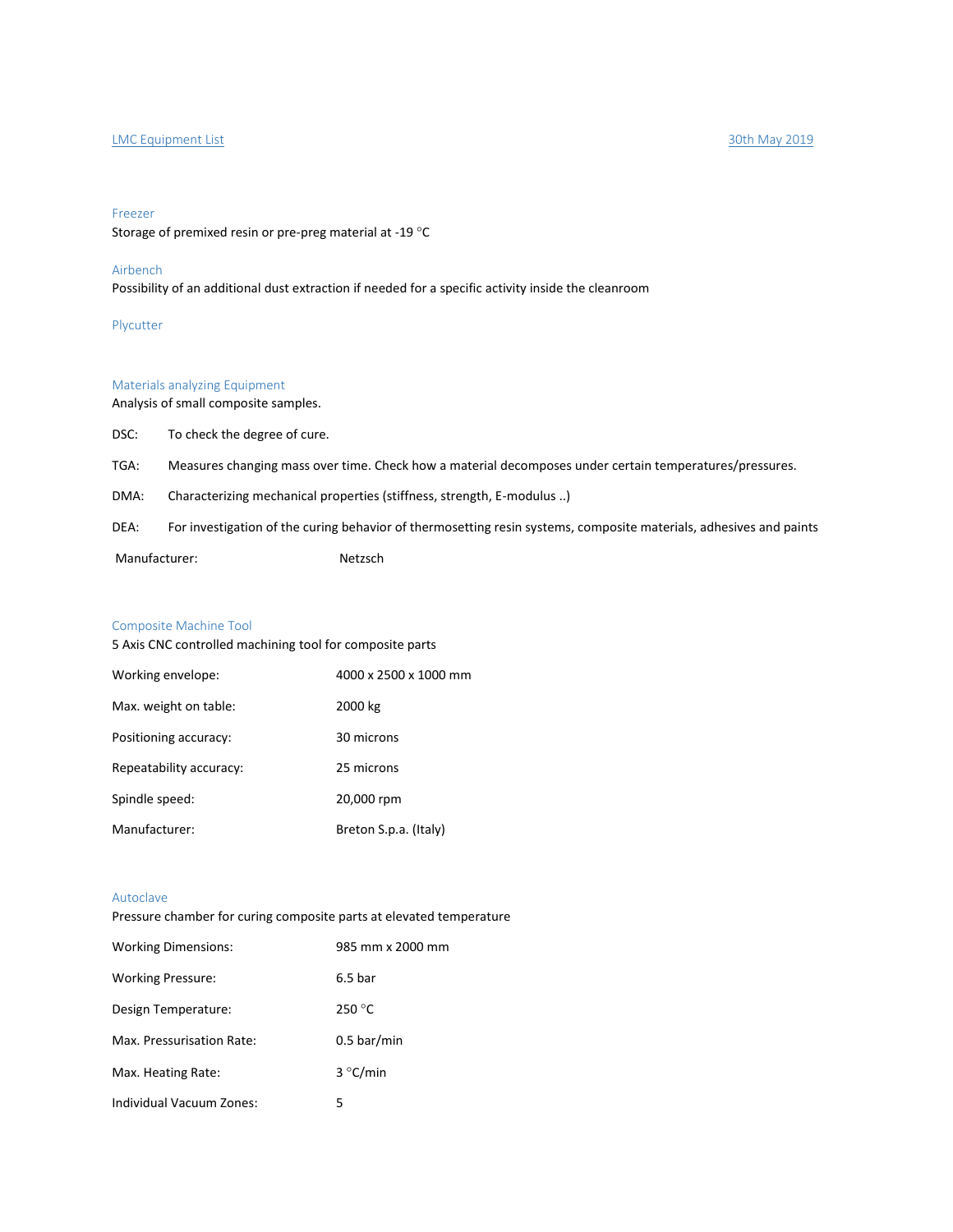# Manufacturer: Autoclaves Group (UK)

## Curing Oven

For heat treatment or out of autoclave curing of composite parts.

| Design Temperature:        | 300 $\degree$ C             |
|----------------------------|-----------------------------|
| Max. Heating Rate:         | 5 °C/min                    |
| <b>Working Dimensions:</b> | 2000 mm x 2000 mm x 2000 mm |
| Manufacturer:              | Hedinair (UK)               |

### RTM Press

Electrically heated pneumatic press for RTM manufacturing of composite parts. Resin injection and curing of the composite part at temperature and pressure is done without opening the mould (Out of Autoclave process).

| Clamping Area:                                                                      | 2400 mm x 1000 mm               |  |
|-------------------------------------------------------------------------------------|---------------------------------|--|
| Daylight adjustment:                                                                | 25 mm – 300 mm (height of tool) |  |
| Max. tool weight:                                                                   | 2000 kg                         |  |
| Max. clamping pressure:                                                             | 14 bar                          |  |
| Max. clamping force:                                                                | 268 t                           |  |
| Design Temperature:                                                                 | 200 °C                          |  |
| Heating capacity:                                                                   | 128 kW                          |  |
| Max. Heating Rate:                                                                  | 5 °C/min                        |  |
| Separate chiller for active insulation between the upper platen and the electronics |                                 |  |
|                                                                                     |                                 |  |

Manufacturer: Coexpair (Belgium)

## RTM Panel

Mechanically clamped test panel mould with RTM capability. Used for investigating resin flow characteristics and material properties of composite specimens.

| Mould dimensions:                                                      | 500 mm x 500 mm |  |
|------------------------------------------------------------------------|-----------------|--|
| Max. pressure:                                                         | 4 bar           |  |
| <b>Electrical heating</b>                                              |                 |  |
| Screw adjustable cavity thickness                                      |                 |  |
| Toughened glass upper mould reinforced with steel supporting framework |                 |  |

Manufacturer: Composite Integration (UK)